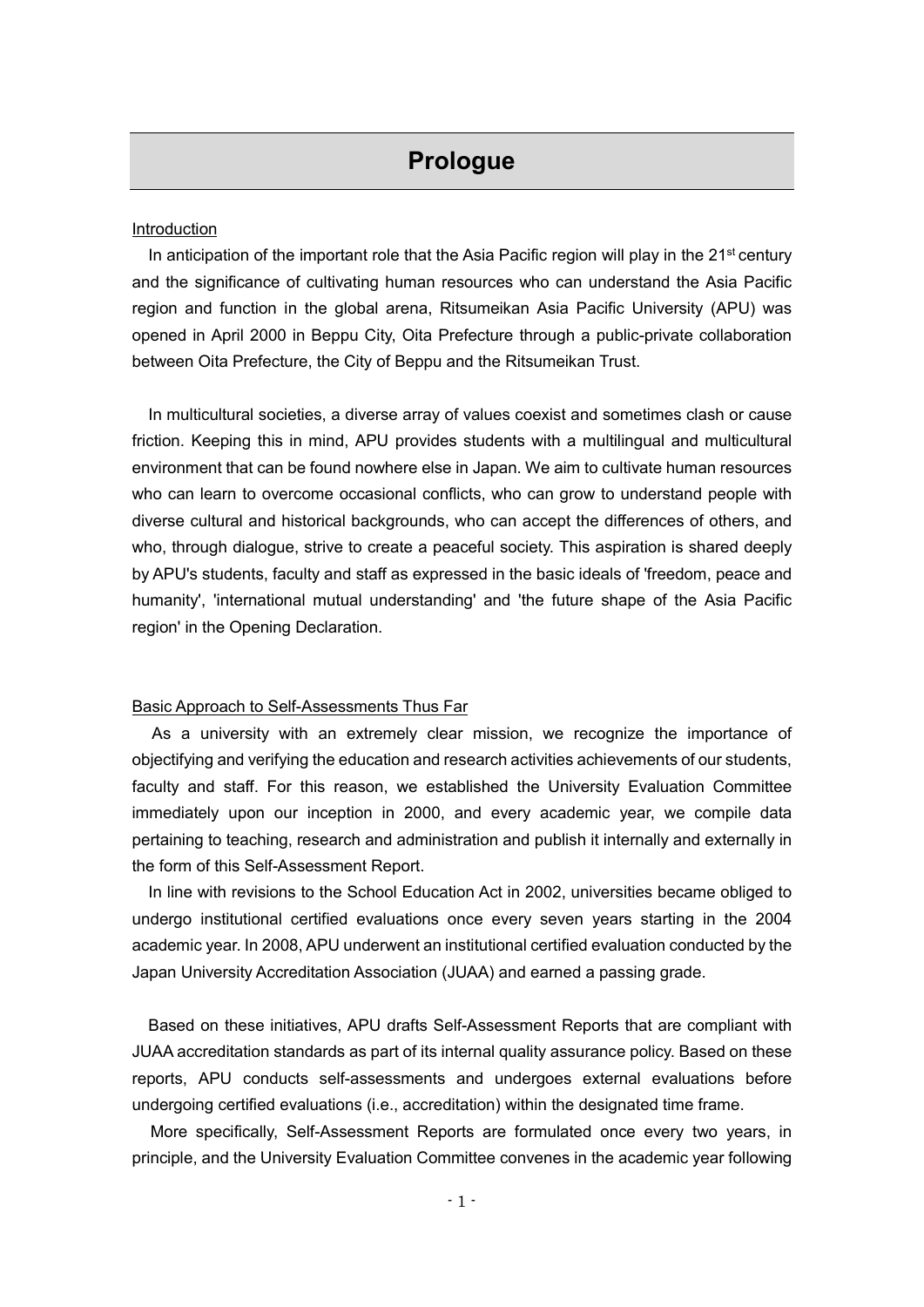the formulation of said report to conduct an external evaluation of the university based thereupon. However, once every seven years, in the year in which the university undergoes a JUAA institutional certified evaluation, the University Evaluation Committee does not convene, and a Self-Assessment Report is not drafted in the following year.

Self-assessments are stipulated in the Ritsumeikan Asia Pacific University Self-Assessment Committee Regulations, while university evaluations are stipulated in the Ritsumeikan Asia Pacific University University Evaluation Committee Regulations. The Self-Assessment Committee is composed of the heads of the various organizations, including College Deans, Graduate School Deans and the Deans of the Divisions, and the President appoints the chair and vice chair from among the members of the committee. Meanwhile, the University Evaluation Committee is composed of external stakeholders who are not Ritsumeikan Trust officials, faculty or staff.

The offices at APU, which handle all administrative tasks, formulate annual action plans based on the results of the self-assessment and monitor the progress of those plans.

#### Improvements and Reforms in light of the Previous Certified Evaluation Results

In AY2008, when APU underwent the certified evaluation by JUAA, we were asked to report on the improvements made on the one recommendation and nine advice that were issued. The status of these improvements was outlined in a Progress Report that was submitted to JUAA in July 2012.

JUAA assessed this report by saying: "The Association can see ... that the university has taken these recommendations and advice seriously and is motivated to make improvements." However, even though JUAA indicated there were no items that required additional improvement reports in the near future, it commented on the section entitled 'Degree Conferral and Approval of Completion' as follows: "...the issue of assuring the transparency, objectivity and stringency of the screenings of research reports that take the place of master's theses is still in the discussion phase, so we expect positive outcomes in the future."

This item was explored as a key part of the AY2014 graduate school reforms, and as a result, we decided to adopt a multiple (i.e., two-person) screening framework and develop a process by which students participate in regular joint sessions to present papers and research reports as well as in report seminars. Please refer to Standard 4 for details.

### **Other**

As is mentioned several times in this report, APU is currently in the process of obtaining accreditation by AACSB<sup>\*1</sup>. While undergoing the institutional certified evaluation by JUAA,

<sup>&</sup>lt;sup>1</sup> Association to Advance Collegiate Schools of Business.

An accreditation agency for management education with over 500 member schools in more than 30 countries.